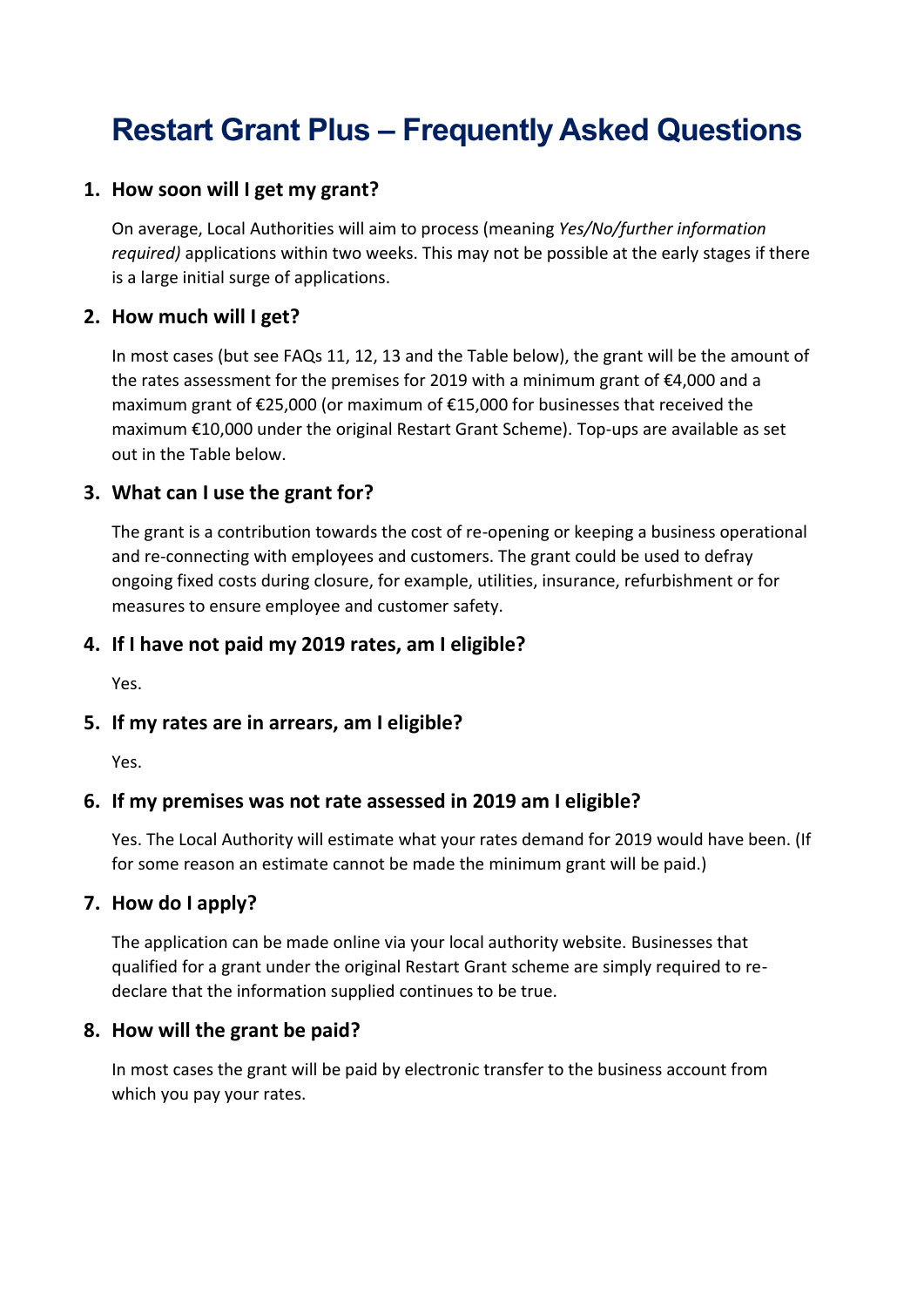# **9. What are the criteria for qualifying for the grant?**

A business must:

- Be a commercial, trading, entity;
- Operate from a premises that is commercially rateable by a local authority (but see FAQ 10 re certain B&B establishments);
- Have 0 250 employees;
- Have a turnover of less than  $\epsilon$ 100k per employee to a maximum of  $\epsilon$ 25m<sup>1</sup>;
- Have suffered a 25%+ loss in turnover between 1 April and 30 June 2020.
- Commit to remain open or to reopen if closed; and
- Intend to retain employees that are on The Temporary Wage Subsidy Scheme (TWSS).

<span id="page-1-0"></span>The DETE will arrange to carry out spot-checks to ensure compliance with the qualifying criteria.

## **10. Can tourism-related businesses apply?**

Rate-paying tourism/hospitality related businesses, including independent hotels and B&Bs that meet the qualifying criteria can apply.

B&Bs that are not in rateable premises can apply for a flat €4,000 grant. **PLEASE NOTE: This grant is administered by Fáilte Ireland, NOT the local authority.**

# **11. Can sporting organisations apply?**

Rate-paying Sports Clubs, such as GAA Clubs and Golf Clubs that have commercial activities (for example, bar/restaurant) can apply for a grant which will be the amount of the rates assessment for the premises for 2019 subject to a minimum grant of €4,000 and a maximum grant of €25,000, that is, to cover all the commercial elements of the organisation. (See Table below).

# **12. What about Charity Organisations?**

1

Charity Shops with a trading income, and operating from rateable premises, can apply for a grant which will be the amount of the rates assessment for the premises for 2019 subject to a minimum grant of €4,000 and a maximum grant of €25,000. However, non-trading community and voluntary organisations are not eligible. (See Table below).

<sup>&</sup>lt;sup>1</sup> The criteria regarding turnover of < €100K per employee will be assessed in groups of 25, e.g. <50 staff must have under a maximum €5m turnover, 51 to 75 staff must have a maximum of €7.5m turnover, 76 to 100 staff must have a maximum of €10m turnover, 101 to 125 staff a maximum of €12.5m turnover, 126 to 150 staff must have a maximum of €15m turnover, 151 to 175 staff a maximum of €17.5m turnover, 176 to 200 staff a maximum of €20m turnover, 201 to 225 employees a maximum of €22.5m turnover and 226 to 250 employees a maximum of €25m turnover. Employee numbers are expressed in Full-Time Equivalents.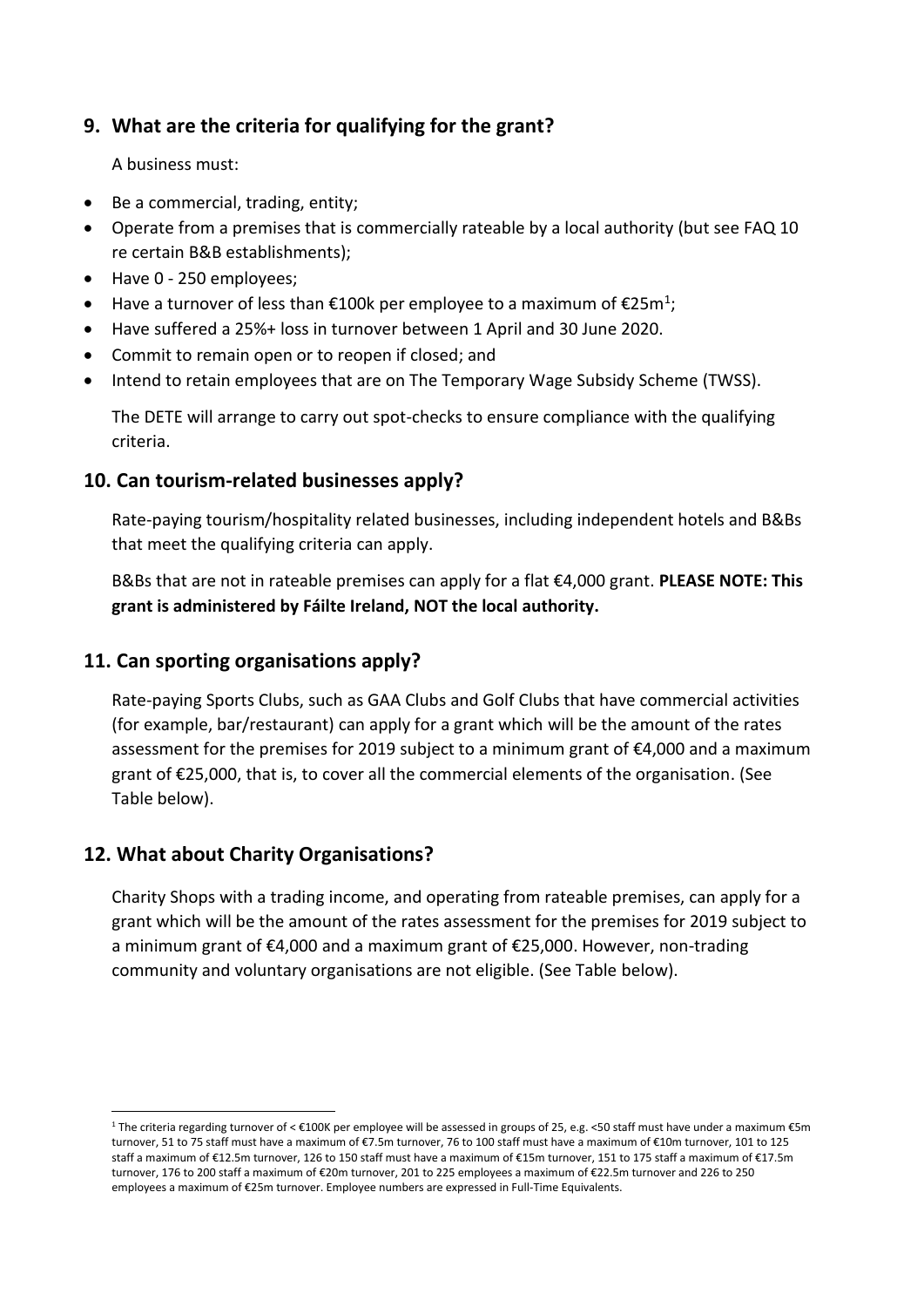# **13. What about franchise stores, chain stores and tenant businesses?**

- a) A franchisee, which is a financially independent company and is completely separate to the franchisor, is eligible to apply.
- b) Multinational businesses are not eligible. Irish-based subsidiaries with overseas parent companies are not eligible.
- c) Stores that are part of a large chain group company, that is, one legal entity with a number of branches, such as fast food, group and multiple supermarkets, group hotels, group betting shops and group pharmacies, are not eligible.
- d) Small business chains can apply if they meet the criteria of <250 employees and a maximum of  $E25m$  turnover in totality across the company and all the branches<sup>[1](#page-1-0)</sup>.
- e) A company with a number of stores across one or more local authorities, which meets the turnover and employment criteria, and where each store has a separate rates id, is eligible to apply for the equivalent of the 2019 rates bill for each store, subject to the minimum of €4,000 and the maximum of €25,000 (combined Restart and Restart Plus) grant for each store.
- f) A company with a number of stores in just one local authority, which meets the turnover and employment criteria, and that pays rates under one account will be eligible to apply for the equivalent of the 2019 rates bill for each premises, subject to the minimum of  $\epsilon$ 4,000 and the maximum of €25,000 (combined Restart and Restart Plus) grant for each store. The local authority can identify and verify that the individual premises are separate units in the rates account.
- g) For tenant businesses, the grant is for the business rather than the landlord. The local authorities can identify the rates equivalent for the individual business units and calculate the grant payable on that basis. If the rates payable is lower than €4,000, the tenant should receive the minimum grant of €4,000.

# **14. What is the situation regarding Professional Services?**

Professional Services such as Accountants, Architects, GPs, Dentists, Opticians, Consultants, etc., are eligible if they are operating from rateable premises and meet the criteria, including loss of turnover.

However, other services not operating from rateable premises, sole traders, etc., are not eligible.

# **15. I am a Childcare Provider. Can I apply for the Restart Grant Plus and the Department of Children and Youth Affairs supports?**

Among the COVID-19 supports available from the DCYA are two reopening supports specifically to Childcare Providers: a DCYA Capital Grant and a DCYA Reopening Support Payment. Childcare Providers who are in receipt of the DCYA Reopening Support Payment cannot then receive the Restart Grant Plus. (Childcare Providers who have received a Restart or Restart Grant Plus must declare the amount due/received in the application form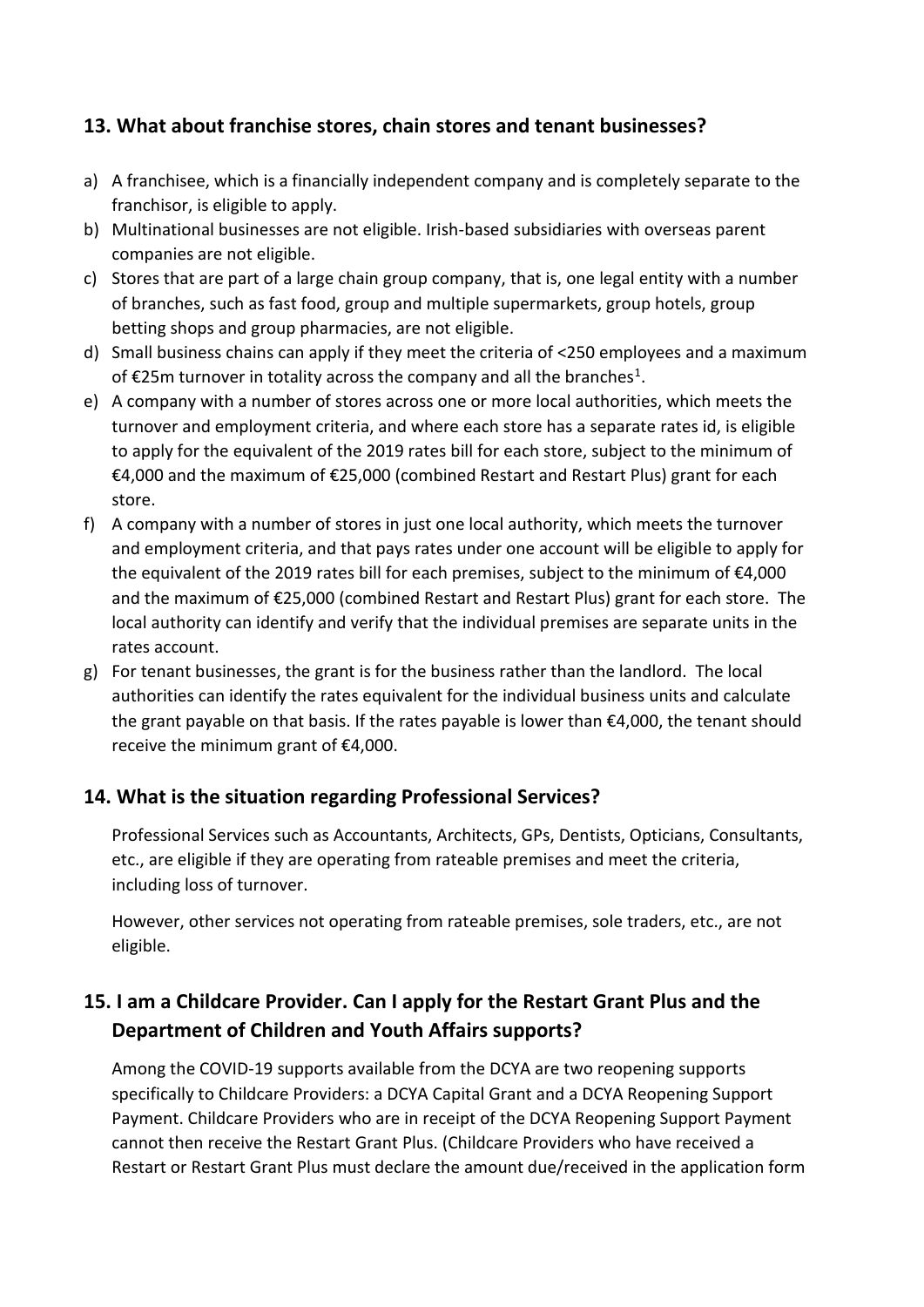to the DCYA and this will be offset against the Reopening Support Payment. Receiving the DCYA Capital Grant does not affect whether you can apply for the DCYA Reopening Support Payment or the Restart Grant Plus.)

## **16. What is the closing date?**

The closing date for receipt of applications is 31 October 2020.

# **17. What is my Customer Number?**

Your Customer Number is located on your commercial rates demand.

## **18. What is my Rate Number?**

Your Rate Number (or LAID) is located on your commercial rates demand.

## **19. What is a Bank Statement Header?**

The bank statement header is the top of a recent bank statement (dated within the past 6 months), indicating your business name and address and business bank account number, which should be scanned and uploaded as an attachment to the application form to verify your business name and address, and your bank account details, that is, BIC and IBAN.

# **20. How do I sign the form?**

A typed signature should be included on the form.

# **21. Do I need to submit a Tax Clearance Access Number?**

If you are making an application totalling €10,000 or more, you must submit a Tax Clearance Access Number to allow your tax clearance status to be checked. To ensure no delays occur between approval and payment, it is advisable to include your Tax Clearance Access Number on your application.

# **22. If I am not happy with the decision to refuse my grant can I appeal?**

Yes, any decision to refuse a grant may be appealed to your local authority.

# **23. Where can I get more information?**

Further information can be obtained from your Local Authority Business Support Unit.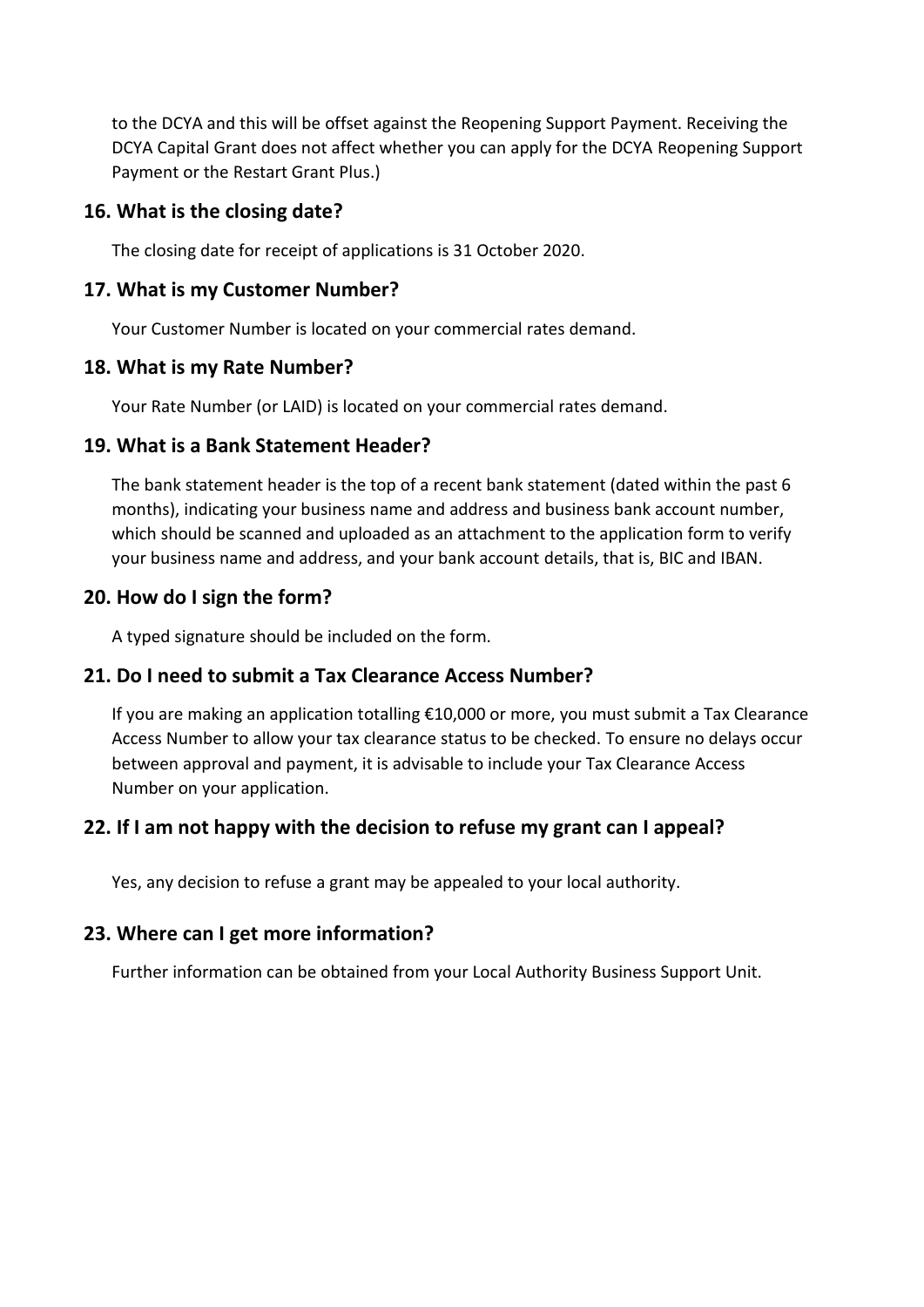| <b>Restart Grant Plus (RGP) - Further Top-up Payments from 7 October</b> |                                          |                                                  |                                           |                                          |                                                               |                                     |                                    |  |  |  |  |  |  |
|--------------------------------------------------------------------------|------------------------------------------|--------------------------------------------------|-------------------------------------------|------------------------------------------|---------------------------------------------------------------|-------------------------------------|------------------------------------|--|--|--|--|--|--|
| <b>Business</b><br><b>Type</b>                                           | <b>Grant payable</b><br>under RGP Scheme | <b>Top-up Grant for all</b><br>local authorities | <b>Top-up Grant for</b><br><b>Donegal</b> | <b>Top-up Grant for</b><br><b>Dublin</b> | Top up for 'wet' pubs<br>outside Donegal and<br><b>Dublin</b> | Top up for 'wet' pubs<br>in Donegal | Top up for 'wet' pubs<br>in Dublin |  |  |  |  |  |  |
|                                                                          |                                          | $(RGP + 30%)$                                    | (RGP +10%)                                | (RGP +20%)                               | $(RGP + 40%)$                                                 | $(RGP + 40%)$                       | $(RGP + 40%)$                      |  |  |  |  |  |  |
|                                                                          |                                          | 7 October                                        | 7 October                                 | 7 October                                | From 21 Sept                                                  | From 21 Sept                        | From 21 Sept                       |  |  |  |  |  |  |
| Small and                                                                | 2019 rates                               | A further top-up of                              | A further payment                         | A further top-up of                      | A further payment                                             | A further payment                   | A further payment                  |  |  |  |  |  |  |
| Medium                                                                   | assessment subject                       | 30% of the basic RGP                             | equivalent to 10% of                      | 20% of the basic RGP                     | equivalent to 40% of                                          | equivalent to 40% of                | equivalent to 40% of               |  |  |  |  |  |  |
| sized                                                                    | to minimum grant                         | grant subject to a                               | the basic RGP grant                       | grant subject to a                       | the basic RGP grant                                           | the basic RGP grant                 | the basic RGP grant                |  |  |  |  |  |  |
| Companies/                                                               | of $E4k$ and a                           | minimum total RGP                                | subject to a minimum                      | minimum grant of                         | subject to a minimum                                          | subject to a minimum                | subject to a minimum               |  |  |  |  |  |  |
| independent                                                              | maximum of €25k                          | grant of €5.2k and a                             | total RGP grant of                        | €6.0 $k$ and a maximum                   | total RGP grant of                                            | total RGP grant of                  | total RGP grant of                 |  |  |  |  |  |  |
| hotels                                                                   |                                          | maximum of €32.5k                                | €5.6k and a maximum                       | of €37.5k                                | €6.8k and a maximum                                           | €7.2 $k$ and a maximum              | €7.6 $k$ and a maximum             |  |  |  |  |  |  |
|                                                                          |                                          |                                                  | of €35k                                   |                                          | of €42.5k                                                     | of $£45k$                           | of €47.5k                          |  |  |  |  |  |  |
| Sports clubs                                                             | 2019 rates                               | A further payment                                | As above                                  | As above                                 | Not applicable                                                | Not applicable                      | Not applicable                     |  |  |  |  |  |  |
| commercial                                                               | assessment subject                       | equivalent to 30% of                             |                                           |                                          |                                                               |                                     |                                    |  |  |  |  |  |  |
| activities (in                                                           | to minimum grant                         | the 2019 rates                                   |                                           |                                          |                                                               |                                     |                                    |  |  |  |  |  |  |
| rateable                                                                 | of $E4k$ and a                           | assessment, subject                              |                                           |                                          |                                                               |                                     |                                    |  |  |  |  |  |  |
| premises)                                                                | maximum of €25k                          | to a combined                                    |                                           |                                          |                                                               |                                     |                                    |  |  |  |  |  |  |
|                                                                          |                                          | minimum grant of                                 |                                           |                                          |                                                               |                                     |                                    |  |  |  |  |  |  |
|                                                                          |                                          | €5.2 $k$ and a                                   |                                           |                                          |                                                               |                                     |                                    |  |  |  |  |  |  |
|                                                                          |                                          | maximum of €32.5k                                |                                           |                                          |                                                               |                                     |                                    |  |  |  |  |  |  |
| <b>Trading</b>                                                           | 2019 rates                               | A further payment                                | As above                                  | As above                                 | Not applicable                                                | Not applicable                      | Not applicable                     |  |  |  |  |  |  |
| Charity                                                                  | assessment subject                       | equivalent to 30% of                             |                                           |                                          |                                                               |                                     |                                    |  |  |  |  |  |  |
| shops (in                                                                | to minimum grant                         | the 2019 rates                                   |                                           |                                          |                                                               |                                     |                                    |  |  |  |  |  |  |
| rateable                                                                 | of 4k and a                              | assessment, subject                              |                                           |                                          |                                                               |                                     |                                    |  |  |  |  |  |  |
| premises)                                                                | maximum of 25k                           | to a combined                                    |                                           |                                          |                                                               |                                     |                                    |  |  |  |  |  |  |
|                                                                          |                                          | minimum grant of                                 |                                           |                                          |                                                               |                                     |                                    |  |  |  |  |  |  |
|                                                                          |                                          | €5.2 $k$ and a                                   |                                           |                                          |                                                               |                                     |                                    |  |  |  |  |  |  |
|                                                                          |                                          | maximum of €32.5k                                |                                           |                                          |                                                               |                                     |                                    |  |  |  |  |  |  |